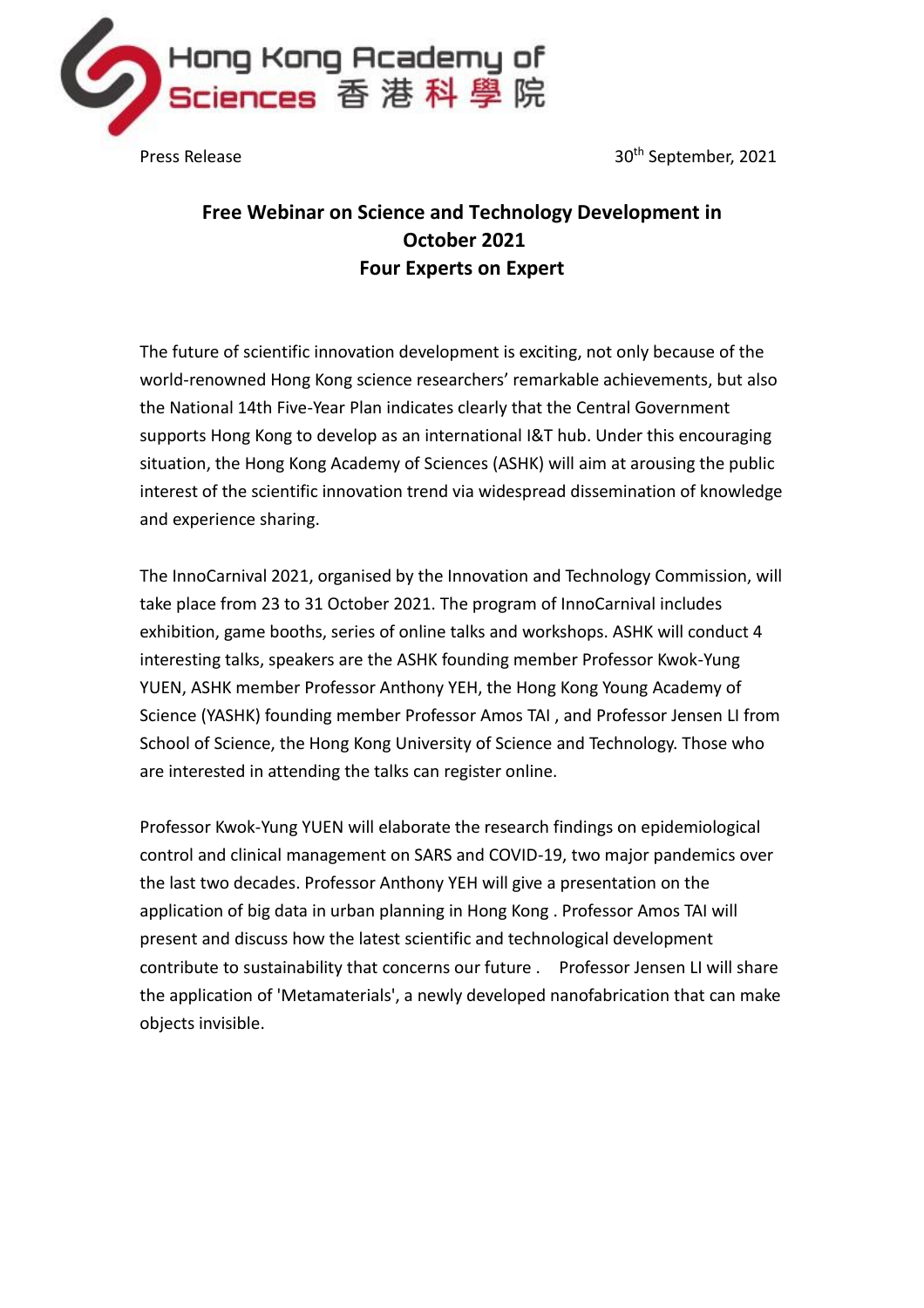

Talks are listed in chronological order:

| Date & Time     | <b>Topic</b>                                  | <b>Speaker</b>               |
|-----------------|-----------------------------------------------|------------------------------|
| 23/10/2021      | Saving the Planet with Science and Technology | <b>Professor Amos TAI</b>    |
| 15:00-16:00     |                                               |                              |
| 24/10/2021      | From invisibility cloaks to metalenses        | Professor Jensen LI          |
| $10:00 - 11:00$ |                                               |                              |
| 25/10/2021      | From SARS to COVID-19                         | Professor Kwok-Yung          |
| 10:00-11:00     |                                               | YUEN                         |
| 27/10/2021      | Big Data in Urban Planning                    | <b>Professor Anthony YEH</b> |
| 11:00-12:00     |                                               |                              |

There will be Q&A sections during the talks. Intending participants can register via [Virtual InnoCarnival 2021](https://innocarnival.hk/en/?) official website or scan the QR code below.



In addition, for the purpose of assisting the public to know more about the scientific innovation trend, the **ASHK website** added "Science & Tech News" column recently. Interesting and important worldwide tech news will be posted under the column. Readers can reach the page by clicking the "Science and Tech News", which appears on the website navigation bar, or scan the QR code below.

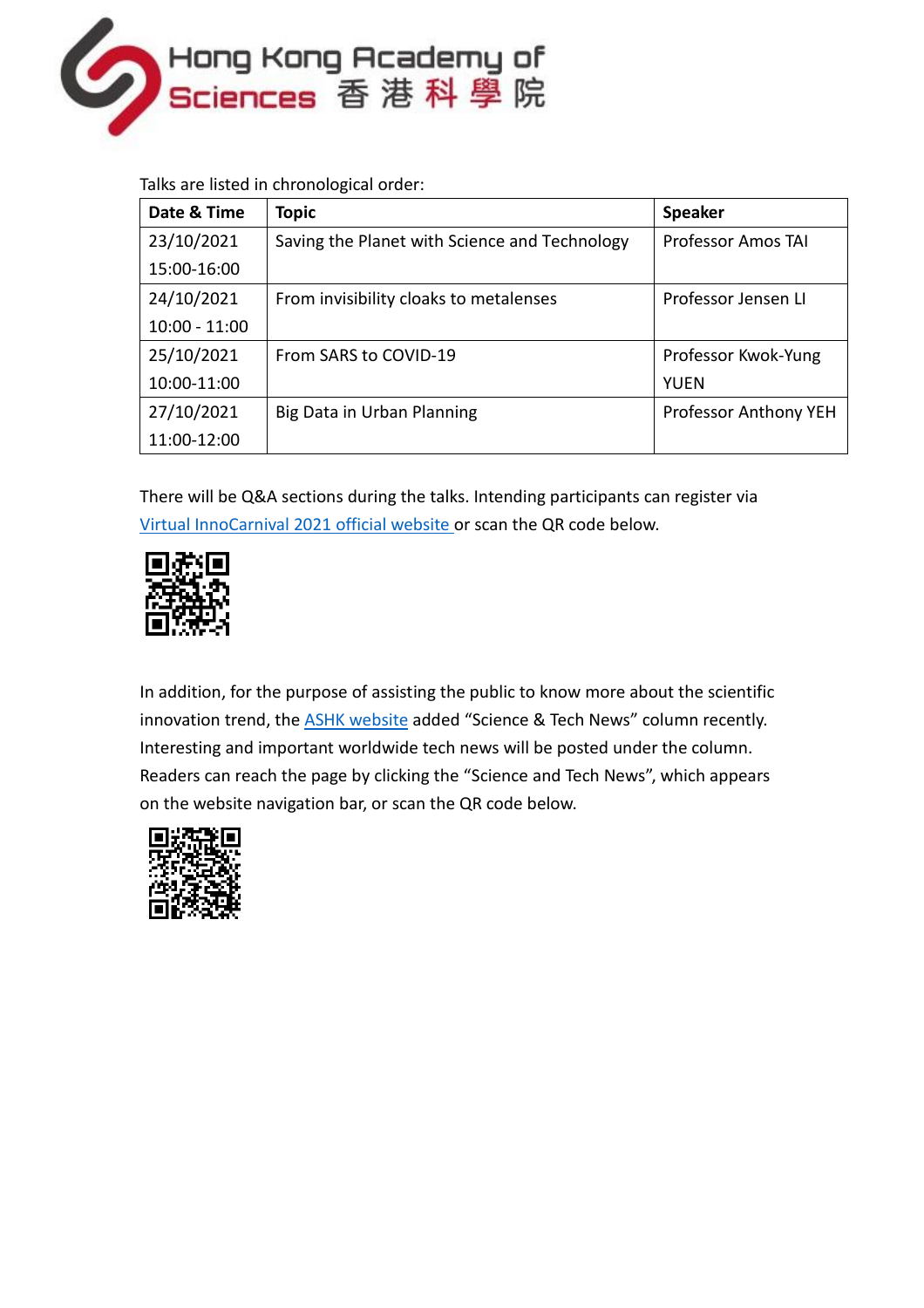

#### **Webinars brief introduction**

**1. Saving the Planet with Science and Technology Speaker: Professor Amos TAI** Founding Member, The Hong Kong Young Academy of Sciences Associate Professor Earth System Science Programme Faculty of Science The Chinese University of Hong Kong



Brief introduction: Professor TAI will present and discuss how the latest scientific and technological development will contribute to sustainability thinking that concern our future. Discussion will cover knowledge and skills from different disciplines, from physics to biology to the social sciences.

Date: 23 October 2021 (SAT) Time: 15:00 to 16:00

## **2. From invisibility cloaks to metalenses**

Speaker: Professor Jensen LI Professor Department of Physics School of Science The Hong Kong University of Science and Technology



Brief introduction: Professor LI will share the application of 'Metamaterials', a newly developed nanofabrication that can make objects invisible, that will lead to compact integration and multifunctional

lenses to portable applications.

Date: 24 October 2021 (SUN) Time: 10:00 to 11:00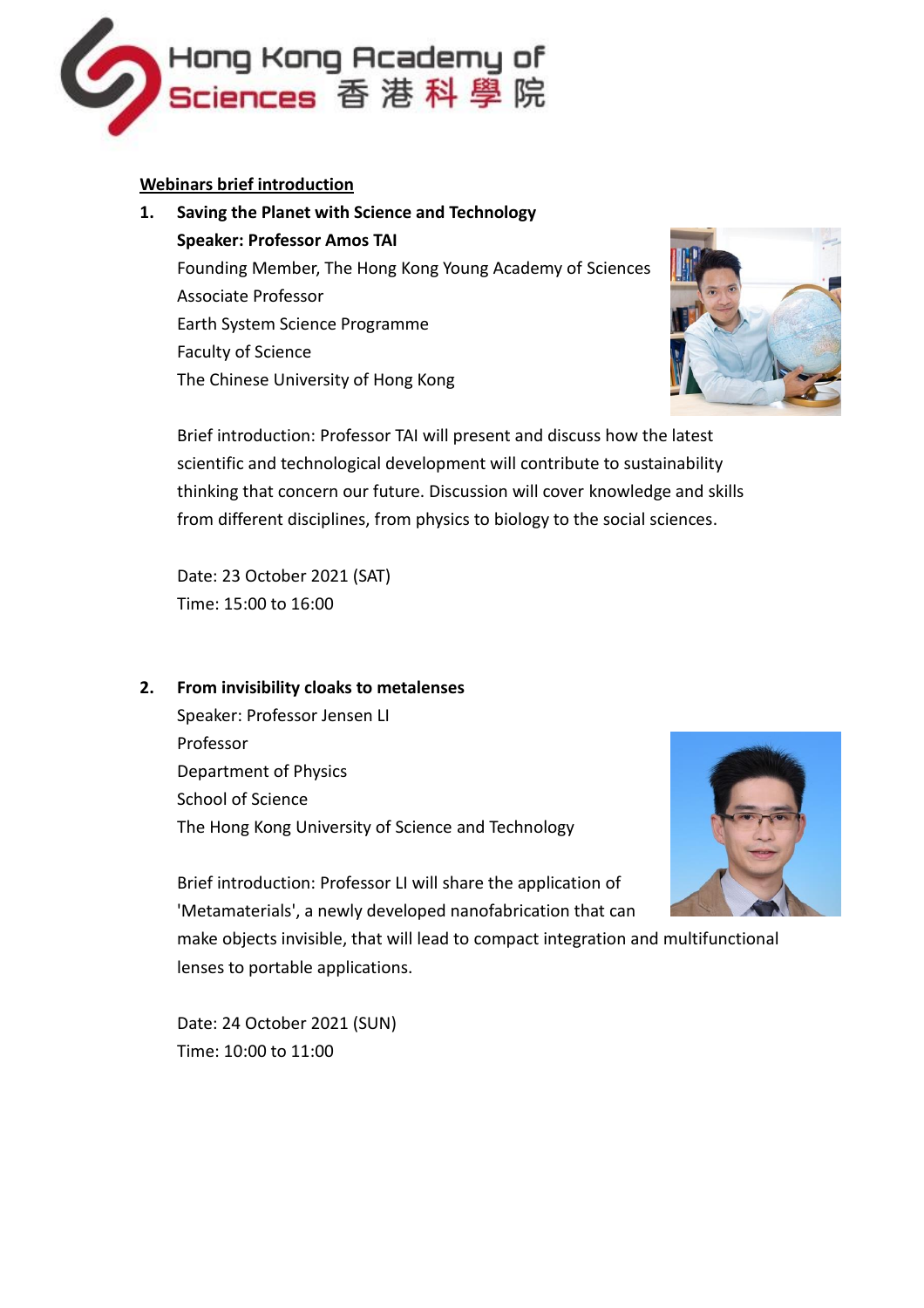

### **3. From SARS to COVID-19**

**Speaker:** Professor Kwok-Yung YUEN Founding Member of The Hong Kong Academy of Sciences; Chair of Infectious Diseases, Department of Microbiology, Faculty of Medicine, The University of Hong Kong; Co-Director, State Key Laboratory of Emerging Infectious Diseases, The University of Hong Kong; Member of the expert advisory group of HKSAR Government



Brief introduction: Professor Yuen will present the sequence of events and the research findings from 2003 to 2020 with relevance to epidemiological control and clinical management. The findings cover SARS and COVID-19.

Date: 25 October 2021 (MON) Time: 10:00 to 11:00

# **4. Big Data in Urban Planning**

**Speaker: Professor Anthony YEH**

Member of The Hong Kong Academy of Sciences Chan To Haan Professor in Urban Planning and Design Chair Professor in Urban Planning and Geographic Information Systems Department of Urban Planning and Design The University of Hong Kong



Brief introduction: Professor YEH will give a sharing on the application of big data on one of the most important issues in Hong Kong, urban planning. Including transport planning, evaluation of plan implementation, planning for sustainable communities and job-housing balance.

Date: 27 October 2021 (WED) Time: 11:00 to 12:00